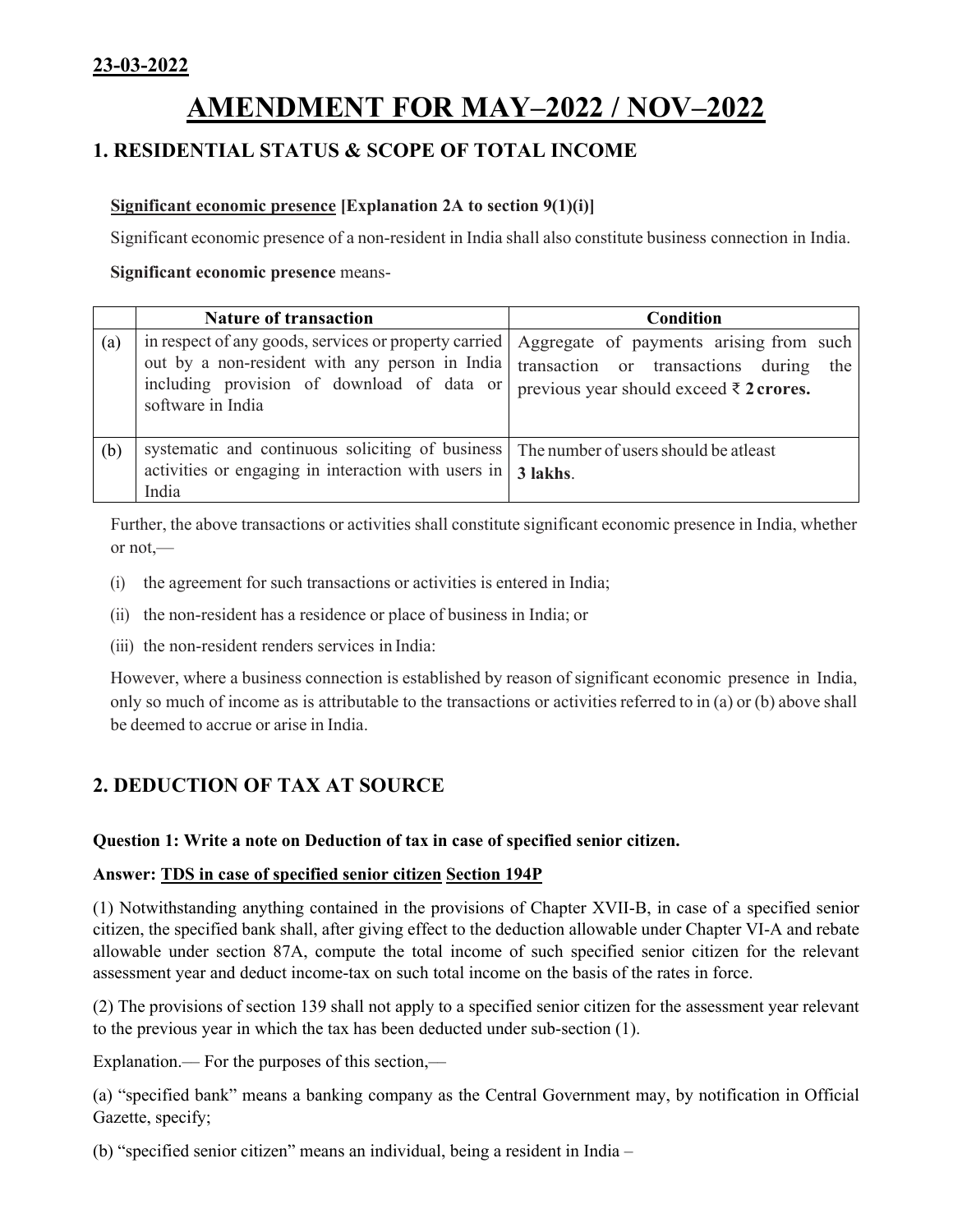- (i) who is of the age of seventy-five years or more at any time during the previous year;
- (ii) who is having income of the nature of pension and no other income except the income of the nature of interest received or receivable from any account maintained by such individual in the same specified bank in which he is receiving his pension income; and
- (iii) has furnished a declaration to the specified bank containing such particulars, in such form and verified in such manner, as may be prescribed.'.

#### **Question 2: Write a note on Deduction of tax at source on payment of certain sum for purchase of goods.**

#### Answer: TDS in case of payment of certain sum for purchase of goods Section 194Q

If any person is purchasing goods of aggregate value during a particular year exceeding ₹50 lakh, such person shall deduct tax at source  $\omega$  0.1% of the sum exceeding ₹50 lakh however such buyer should also be engaged in a business and turnover from such business should exceed ₹10 crores in financial year immediately preceding the year in which goods are being purchased. E.g. ABC Ltd. is engaged in the business of sale of generators and its turnover in F.Y. 2020-21 was ₹12 crore and company has purchased generators from the manufacturer in the year 2021-22 for ₹70 lakh, in this case amount of TDS shall be 0.1% of ₹20 lakh = ₹2,000. But if turnover of business in F.Y. 2020-21 is upto  $\overline{3}10$  crore, no tax shall be deducted at source.

If there is any transaction to which provisions of section 194Q is applicable and also provisions of some other section of TDS is applicable, in that case tax shall be deducted at source under the provisions of other section.

If any transaction is subject of tax collection at source other than section 206C(1H) and also TDS under section 194Q, in that case, tax shall be collected at source and section 194Q shall not be applicable. E.g. ABC Ltd. is engaged in the sale of alcoholic liquor and it has sold alcoholic liquor of ₹70 lakh to XYZ Ltd. and XYZ Ltd. had turnover of ₹12 crore in P.Y. 2020-21, in this case ABC Ltd. shall collect tax from XYZ Ltd. @ 1% of ₹70 lakh and XYZ Ltd. shall not do any TDS under section 194Q.

If TCS provisions under section 206C(1H) are applicable and also 194Q is applicable, section 206C(1H) shall not apply rather section 194Q shall be applicable. E.g. ABC Ltd. has turnover of ₹12 crore and it has sold goods to XYZ Ltd. of the value of ₹70 lakh and XYZ Ltd. has turnover in P.Y. 2020-21 ₹12 crores, in this case XYZ Ltd. shall do TDS under section  $194Q = 20$  lakh x  $0.1\% = \text{\textless}2,000$  and ABC Ltd. shall not collect tax at source.

## **Guidelines under section 194Q of the Income-tax Act, 1961 [CBDT Circular No.13/2021 dated 30th June, 2021]**

## **1. Applicability on transactions carried through various Exchanges**

It is provided that the provisions of section 194Q shall not be applicable in relation to,

- (i) transactions in securities and commodities which are traded through recognized stock exchanges or cleared and settled by the recognized clearing corporation, including recognized stock exchanges or recognized clearing corporation located in International Financial Service Centre (IFSC)
- (ii) transactions in electricity, renewable energy certificates and energy saving certificates traded through registered power exchanges.

## **2. Calculation of threshold for the F.Y. 2021-22**

Section 194Q has come into effect from 1st July, 2021. Accordingly, as regards the manner of computation of threshold of Rs.50 lakh specified under this section, it is clarified that since the threshold of Rs.50 lakhs is with respect to the previous year, calculation of sum for triggering TDS u/s 1940 shall be computed from 1st April, 2021. Hence, if a person being buyer has already credited or paid Rs.50 lakhs or more up to 30th June 2021 to a seller, TDS u/s 194Q shall apply on all credit or payment during the previous year, on or after 1st July 2021, to such seller.

As regards whether tax is required to be deducted in respect of advance paid before 1<sup>st</sup> July 2021 and sum credited thereafter, it is clarified that since section 194Q mandates buyer to deduct tax on credit of sum in the account of seller or on payment of such sum, whichever is earlier, the provisions of this section shall not apply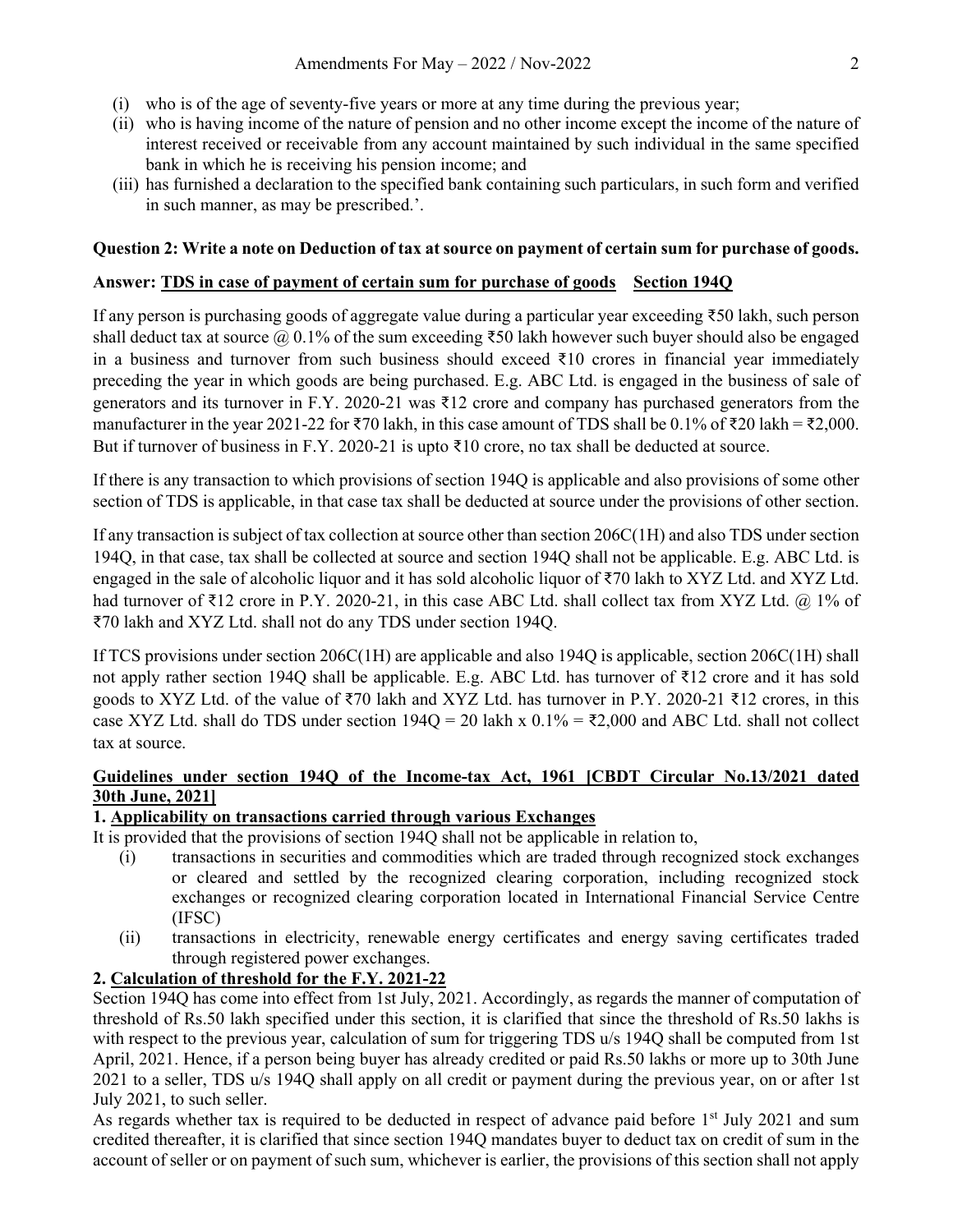on any sum credited or paid before 1st July 2021. If either of the two events had happened before 1st July 2021, that transaction would not be subjected to the provisions of section 194Q.

## **3. Whether non-resident can be buyer under section 194Q?**

As regards whether the provisions of section 194Q would apply to a buyer being a non -resident, it is clarified that the provisions of section 194Q shall not apply to a non-resident whose purchase of goods from seller resident in India is not effectively connected with the permanent establishment of such non-resident in India. For this purpose, "permanent establishment" shall mean to include a fixed place of business through which the business of the enterprise is wholly or partly carries on.

## **4. Whether tax is to be deducted when the seller is a person whose income is exempt?**

As regards whether the provisions of section 194Q would apply to a seller whose income is exempt, it is clarified that the provisions of section 194Q would not apply on purchase of goods from a person, being a seller, who as a person is exempt from income tax under the Act (like person exempt under section 10) or under any other Act passed by the Parliament (Like RBI Act, ADB Act etc.).

The above clarifications would not apply if only part of the income of the person (being a seller or being a buyer, as the case may be) is exempt.

## **5. Whether tax is to be deducted on advance payment?**

As regards whether the provisions of section 194Q would apply to advance payment made by the buyer, it is clarified that since the provisions apply on payment or credit whichever is earlier, the provisions of section 194Q shall apply to advance payment made by the buyer to the seller.

## **6. Whether provisions of section 194Q shall apply to buyer in the year of incorporation?**

As regards whether the provisions of section 194Q shall apply to a buyer in the year of its incorporation, it is clarified that u/s 194Q, a buyer is required to have total sales or gross receipts or turnover from the business carried on by him exceeding Rs.10 crore during the financial year immediately preceding the financial year in which the purchase of goods is carried out. Since this condition would not be satisfied in the year of incorporation, the provisions of section 194Q shall not apply in the year of incorporation.

#### **7. Whether provisions of section 194Q shall apply to buyer if the turnover from business is Rs.10 crore or less?**

As regards whether the provisions of section 194Q would apply to a buyer who has turnover or gross receipts exceeding Rs.10 crore but total sales or gross receipts or turnover from business is Rs.10 crore or less, it is clarified that, for the purposes of section 194Q, a buyer is required to have total sales or gross receipts or turnover from the business carried on by him exceeding Rs.10 crore during the financial year immediately preceding the financial year in which the purchase of goods is carried out. Hence, the sales or gross receipts or turnover from business carried on by him must exceed Rs.10 crore. His turnover or receipts from nonbusiness activity is not to be counted for this purpose.

## **8. Cross application of section 194-O, section 206C(1H) and section 194Q Clarification of how section 194-O, section 206C(1H) and section 194Q apply on the same transaction.**

- (i) If tax has been deducted by the e-commerce operator on a transaction u/s 194-O [including transactions on which tax is not deducted on account of section 194-O(2)], that transaction shall not be subjected to tax deduction u/s 194Q.
- (ii) Though section 206C(1H) provides exemption from TCS if the buyer has deducted tax at source on goods purchased by him, to remove difficulties, it is clarified that this exemption would also cover a situation where, instead of the buyer, the e-commerce operator has deducted tax at source on that transaction of sale of goods by seller to buyer through e-commerce operator.
- (iii) If a transaction is both within the purview of section 194-O as well as section 194Q, tax is required to be deducted u/s 194-O and not u/s 194Q.
- (iv) Similarly, if a transaction is both within the purview of section 194 -O as well as section 206C(1H), tax is required to be deducted u/s 194-O. The transaction shall come out of the purview of section 206C(1H) after tax has been deducted by the e-commerce operator on that transaction. Once the ecommerce operator has deducted the tax on a transaction, the seller is not required to collect the tax u/s 206C(1H) on the same transaction. It is clarified that here primary responsibility is onecommerce operator to deduct the tax u/s 194-O and that responsibility cannot be condoned if the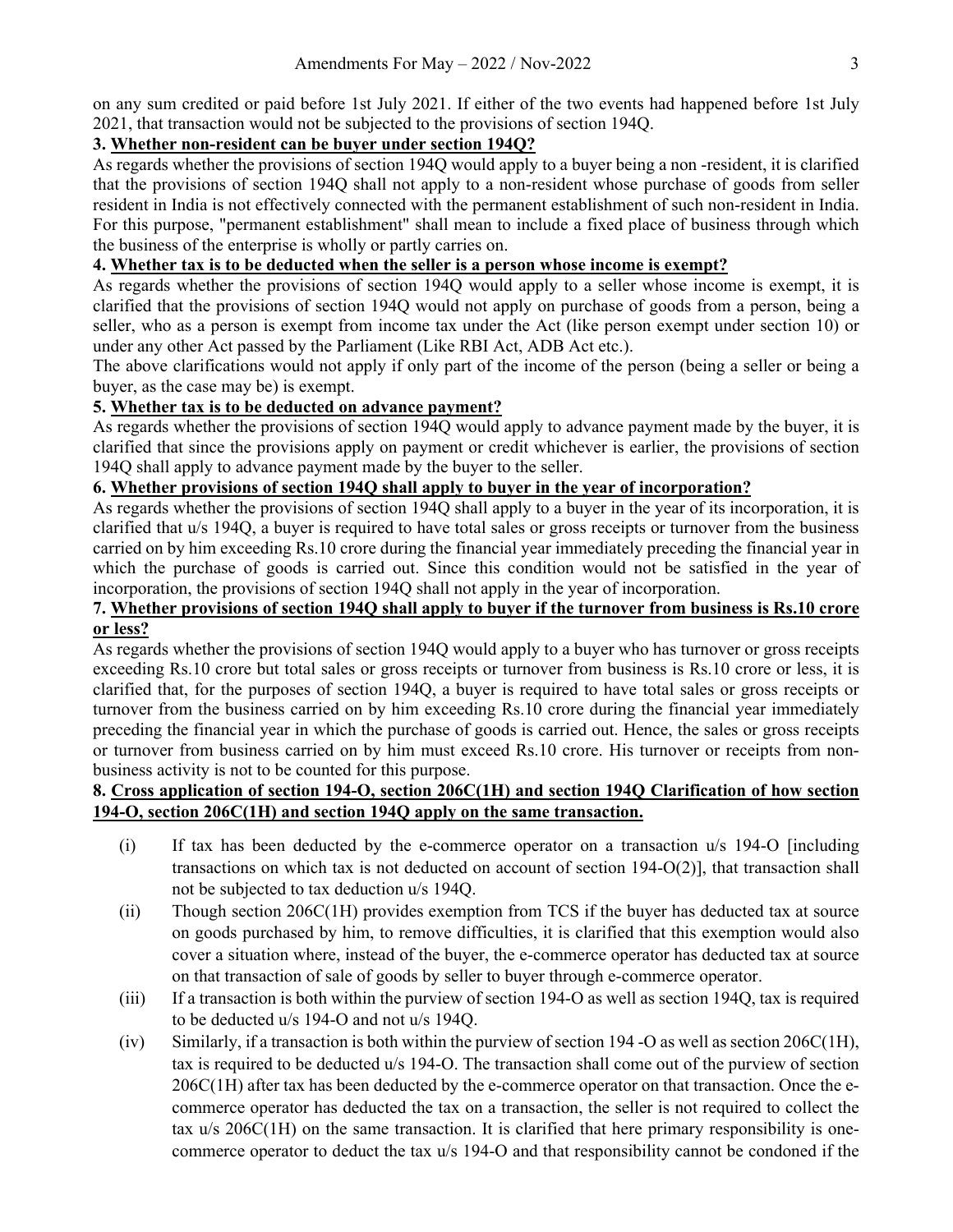seller has collected the tax  $u/s$  206C(1H). This is for the reason that the rate of TDS  $u/s$  194-O is higher than rate of TCS u/s 206C(1H).

(v) If a transaction is both within the purview of section 1940 as well as section  $206C(H)$ , then, tax is required to be deducted u/s 194Q. The transaction shall come out of the purview of section 206C(1H) after tax has been deducted by the buyer on that transaction. Once the buyer has deducted the tax on a transaction, the seller is not required to collect the tax u/s 206C(1H) on the same transaction. However, if, for any reason, tax has been collected by the seller  $u/s 206C(1H)$ , before the buyer could deduct tax u/s 194Q on the same transaction, such transaction would not be subjected to tax deduction again by the buyer. This concession is provided to remove difficulty, since tax rate of deduction and collection are same in section 194Q and section 206C(1H)

#### **9. Adjustment for GST, purchase returns**

As regards whether adjustment is required to be made for GST or purchase returns for the purpose of tax deduction u/s 194Q vide Circular No.17/2020 dated 29.9.2020, it was clarified that no adjustment on account of GST is required to be made for collection of tax under section 206C(1H), since the collection is made with reference to receipt of amount of sale consideration.

However, the situation is different so far as TDS is concerned. It has been clarified in CircularNo.23/2017 dated 19th July 2017 as under –

"wherever in terms of the agreement or contract between the payer and the payee, the component of 'GST on services' comprised in the amount payable to a resident is indicated separately, tax shall be deducted at source under Chapter XVII-B on the amount paid or payable without including such 'GST on services' component.

GST for these purposes shall include Integrated Goods and Services Tax, Central Goods and Services Tax, State Goods and Services Tax and Union Territory Goods and Services Tax."

Accordingly, with respect to TDS u/s 194Q, it is clarified that when tax is deducted at the time of credit of amount in the account of seller and in terms of the agreement or contract between the buyer and the seller, the component of GST comprised in the amount payable to the seller is indicated separately, tax shall be deducted u/s 194Q on the amount credited without including such GST.

However, if the tax is deducted on payment basis because the payment is earlier than the credit, the tax would be deducted on the whole amount as it is not possible to identify that payment with GST component of the amount to be invoiced in future.

Further, with respect to purchase return it is clarified that the tax is required to be deducted at the time of payment or credit, whichever is earlier. Thus, before purchase return happens, the tax must have already been deducted u/s 194Q on that purchase. If that is the case and against this purchase return, the money is refunded by the seller, then, this tax deducted may be adjusted against the next purchase against the same seller. No adjustment is required if the purchase return is replaced by the goods by the seller as in that case the purchase on which tax was deducted under section 194Q has been completed with goods replaced.

#### **Question 3: Write a note on Requirement to Furnish Permanent Account Number.**

#### **Answer: Requirement to Furnish Permanent Account Number Section 206AA**

Every person on whose behalf, tax is being deducted at source shall submit his PAN to the person deducting tax at source otherwise rate of TDS shall be the actual rate or 20% whichever is higher. The person deducting tax at source has to mention such PAN in the quarterly statement. *However, if the assessee, whose tax is required to be deducted under section 194-O or 194Q, does not submit his PAN or Aadhar, rate of TDS shall be 5% instead of 20%.*

**Question 4: Write a note on Special provision for deduction of tax at source for non-filers of incometax return.**

**Answer: Special provision for deduction of tax at source for non-filers of income-tax return Section 206AB**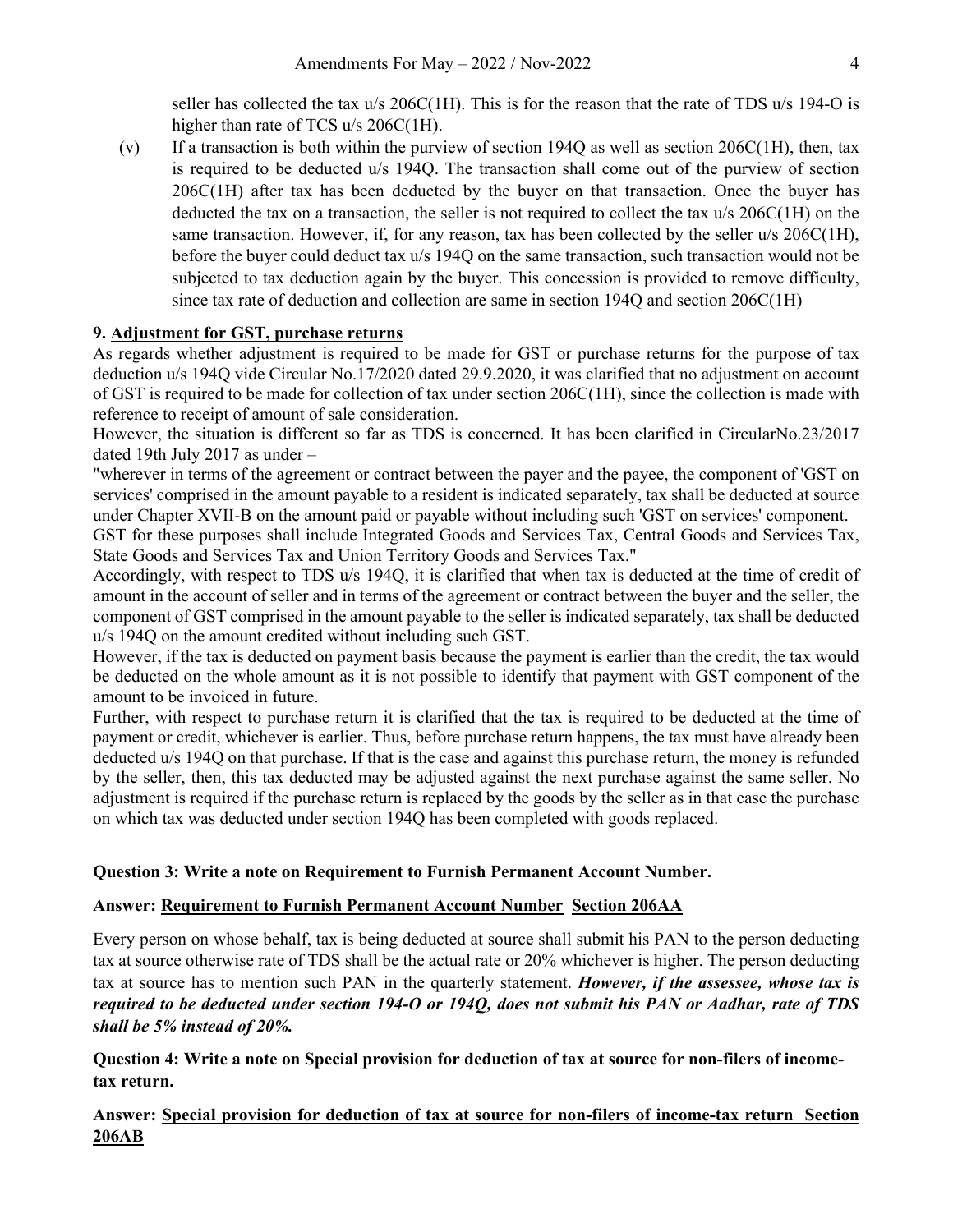(1) Notwithstanding anything contained in any other provisions of this Act, where tax is required to be deducted at source under the provisions of Chapter XVIIB, other than sections 192, 192A, 194B, 194BB, 194LBC or 194N on any sum or income or amount paid, or payable or credited, by a person to a specified person, the tax shall be deducted at the higher of the following rates, namely:–

at twice the rate in force or at the rate of five per cent.

(2) If the provisions of section 206AA is applicable to a specified person, in addition to the provision of this section, the tax shall be deducted at higher of the two rates provided in this section and in section 206AA.

(3) For the purposes of this section "specified person" means a person who has not filed the returns of income for both of the two previous years immediately prior to the previous year in which tax is required to be deducted, for which the time limit of filing return of income under sub-section (1) of section 139 has expired; and the aggregate of tax deducted at source and tax collected at source in his case is rupees fifty thousand or more in each of these two previous years:

Provided that the specified person shall not include a non-resident who does not have a permanent establishment in India.

Explanation.––For the purposes of this sub-section, the expression "permanent establishment" includes a fixed place of business through which the business of the enterprise is wholly or partly carried on.

## **Special provision for collection of tax at source for non-filers of income-tax return Section 206CCA**

(1) Notwithstanding anything contained in any other provisions of this Act, where tax is required to be collected at source under the provisions of Chapter XVII-BB, on any sum or amount received by a person (hereafter referred to as collectee) from a specified person, the tax shall be collected at the higher of the following two rates, namely:—

at twice the rate in force or at the rate of five per cent.

(2) If the provisions of section 206CC is applicable to a specified person, in addition to the provisions of this section, the tax shall be collected at higher of the two rates provided in this section and in section 206CC.

(3) For the purposes of this section "specified person" means a person who has not filed the returns of income for both of the two previous years immediately prior to the previous year in which tax is required to be collected, for which the time limit of filing return of income under sub-section (1) of section 139 has expired; and the aggregate of tax deducted at source and tax collected at source in his case is rupees fifty thousand or more in each of these two previous years:

**Provided** that the specified person shall not include a non-resident who does not have a permanent establishment in India.

Explanation.—For the purposes of this sub-section, the expression "permanent establishment" includes a fixed place of business through which the business of the enterprise is wholly or partly carried on.

## **How the scheme will work**

Income Tax Department shall prepare a list of specified persons on the start of the financial year 2021-22, taking previous years 2018-19 and 2019-20 as the two relevant previous years. List contains name of taxpayers who did not file return of income for both previous years 2018-19 and 2019-20 and have aggregate of TDS and TCS of fifty thousand rupees or more in each of these two previous years.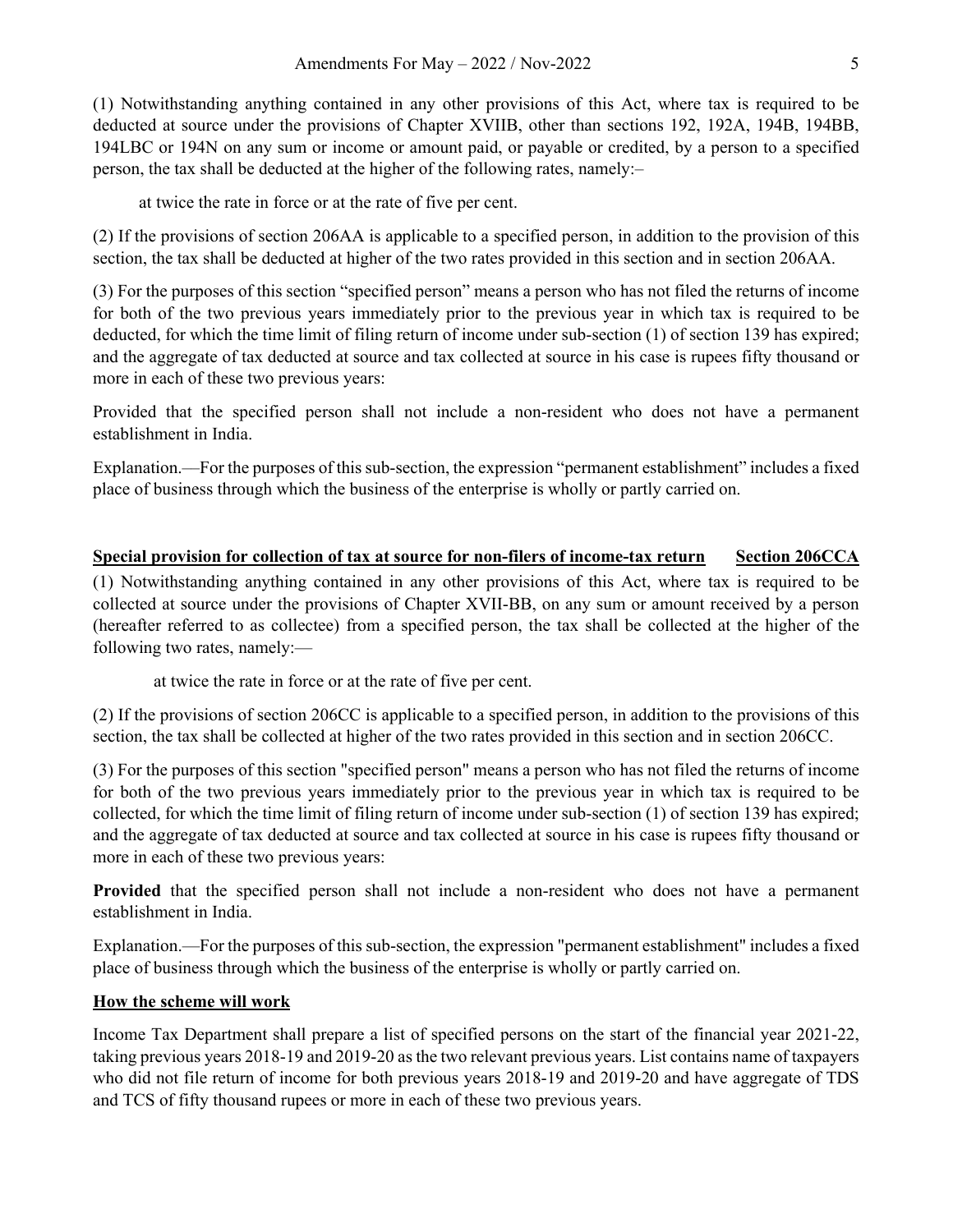During the financial year 2021-22, no new names are added in the list of specified persons. This is a taxpayer friendly measure to reduce the burden on tax deductor and collector of checking PANs of non-specified person more than once during the financial year.

If any specified person files a valid return of income (filed & verified) for previous year 2018-19 or 2019-20 during the financial year 2021-22, his name would be removed from the list of specified persons. This would be done on the date of filing of the valid return of income during the financial year 2021-22.

## **3. PROVISIONS FOR FILING OF RETURN OF INCOME**

#### **Question 5 [V. Imp.]: Write a note on Belated Return of Income Section 139(4).**

#### **Answer: Belated Return of Income Section 139(4)**

Earlier belated return was allowed to be filed upto the end of assessment year but now belated return can be filed upto 3 months prior to the end of relevant assessment year.

E.g. For previous year 2021-22 ABC Ltd. has to file its return of income upto 31.10.2022. However, belated return is allowed under section 139(4) but maximum upto 31.12.2022.

#### **Question 6: Write a note on fee for default in furnishing return of income**

#### **Answer: Fee for default in furnishing return of income. Section 234F**

where a person required to furnish a return of income under section 139, fails to do so within the time prescribed u/s 139(1), he shall pay, by way of fee, *a sum of*  $\bar{\tau}$  5,000

Provided that if the total income of the person does not exceed ₹5,00,000 the fee payable under this section shall not exceed ₹ 1,000.

**Example:** For the P.Y.21-22, Mr. X has Total Income  $\overline{(}7,00,000)$  and he files his return on  $10^{th}$  August 2022, in this case Penalty of ₹5000 is payable but if his total income is upto ₹5,00,000, Penalty shall be ₹1000.

#### **Question 7 [V. Imp.]: Write a note on Revised Return of Income Section 139(5).**

#### **Answer: Revised Return of Income Section 139(5)**

Earlier revised return was allowed to be filed upto end of relevant assessment year but now revised return can be filed upto 3 months prior to the relevant assessment year.

#### **Question 8 [V. Imp.]: Write a note on Quoting of Aadhaar number.**

#### **Answer: Quoting of Aadhaar number. Section 139AA/Rule 114AAA**

The last date for linking of Aadhaar with permanent account number has been extended upto  $31<sup>st</sup>$  March 2022

#### **Question 9: Write a note on fee for default relating to intimation of Aadhaar number.**

#### **Answer: Fee for default relating to intimation of Aadhaar number Section 234H**

Where a person is required to intimate his Aadhaar number under of section 139AA(2) and such person fails to do so on or before such date, as may be prescribed, he shall be liable to pay such fee, as may be prescribed,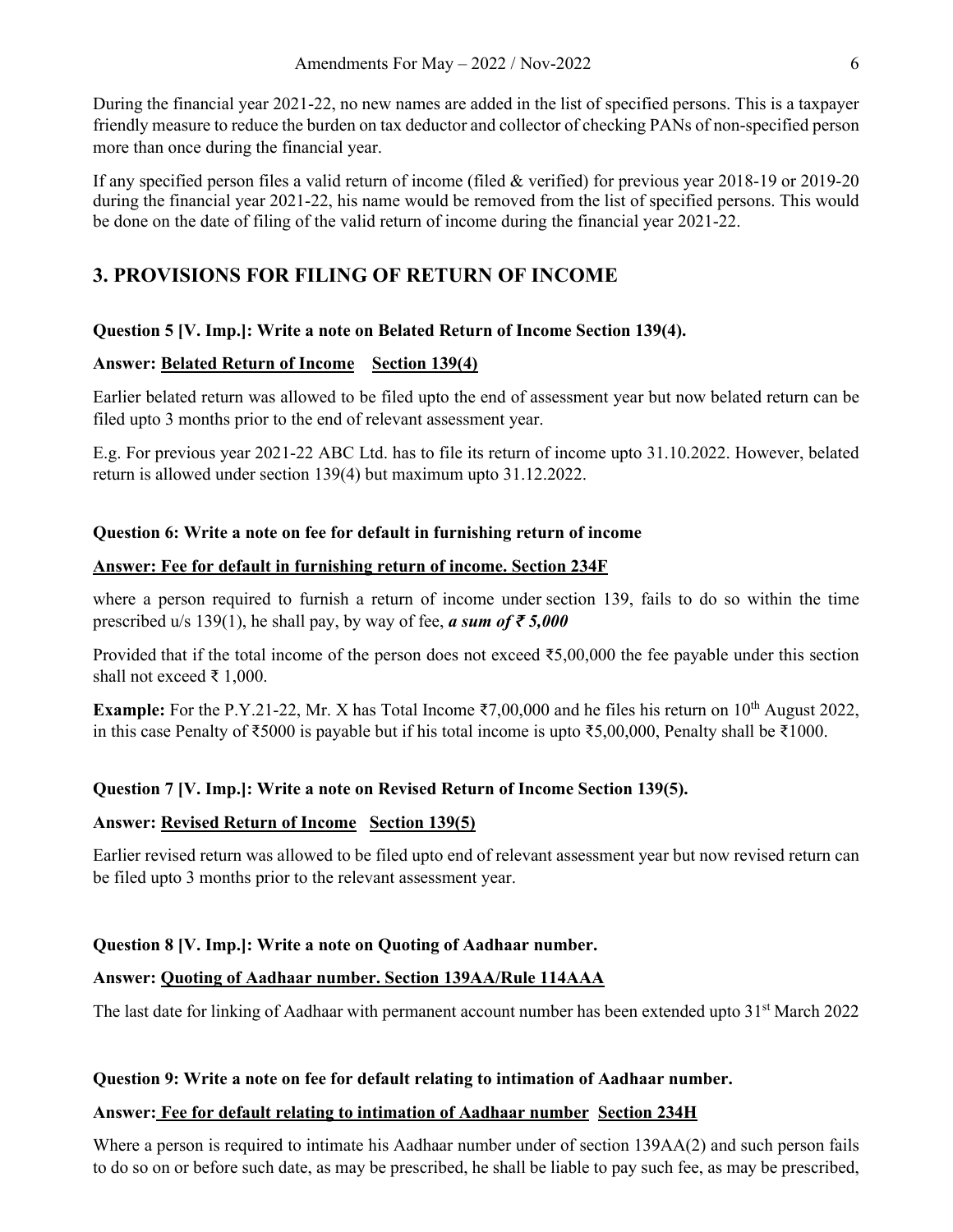not exceeding one thousand rupees, at the time of making intimation under section 139AA(2) after the said date.

## **SIGNING OF RETURN OF INCOME SECTION 140**

## **"Other person" prescribed for verification of return of income in case of a company or LLP**

Section 140 specifies the persons authorised to verify returns of income in case of different assessees, namely, individual, HUF, company, firm, LLP, local authority and political party.

In case of a company, the managing director thereof verifies the return of income. Where for any unavoidable reason, such managing director is not able to verify the return or where there is no managing director, any director of the company **or any other person prescribed for this purpose** can verify the return.

In case of an LLP, the designated partner thereof verifies the return of income. Where for any unavoidable reason, such designated partner is not able to verify the return or where there is no designated partner, any partner of the LLP **or any other person prescribed for this purpose** can verify the return.

The CBDT has, vide Notification No.93/2021 dated 18.8.2021, specified that "any other person" shall be the person, appointed by the Adjudicating Authority (i.e., National Company Law Tribunal constituted under section 408 of the Companies Act, 2013) for discharging the duties and functions of an interim resolution professional, a resolution professional, or a liquidator, as the case may be, under the Insolvency and Bankruptcy Code, 2016 and the rules and regulations made thereunder.

## **4. INCOME UNDER THE HEAD CAPITAL GAINS**

## **COST INFLATION INDEX FOR F.Y. 2021-22 – 317**

#### **Question 10: write a note on capital gains in case of Depreciable Assets.**

#### **Answer: Capital gains in case of Depreciable Assets Section 50**

If any person has transferred depreciable asset, gain or loss shall always be short term and indexation shall not be applicable and capital gains shall be computed in the manner given below:

Full value of consideration

Less:

(i) Written down value of the asset in the beginning of the year

(ii) Selling expenses

Short Term Capital Gains

"Provided that in a case where goodwill of a business or profession forms part of a block of asset for the assessment year beginning on the 1st day of April, 2020 and depreciation thereon has been obtained by the assessee under the Act, the written down value of that block of asset and short term capital gain, if any, shall be determined in such manner as may be prescribed.".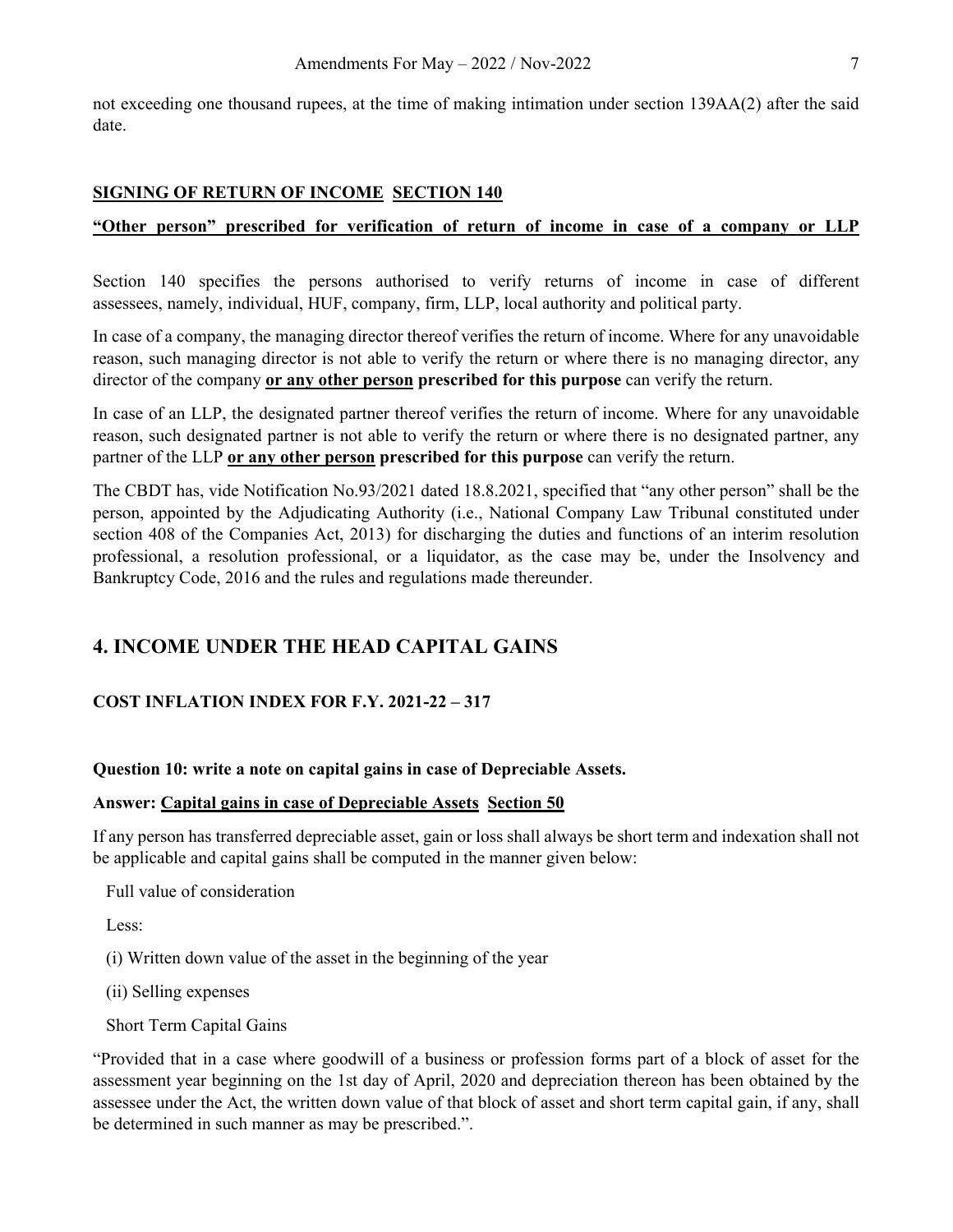#### *Example*

ABC Ltd. has one plant and machinery on 01.04.2021 with w.d.v ₹6,00,000 and it was acquired by the company on 01.04.2009 and the plant was sold on 01.01.2022 for  $\bar{\tau}$ 11.00,000 and selling expenses are ₹30,000, in this case, capital gains shall be computed in the manner given below: **₹** 

| Full value of consideration                                      | 11,00,000  |  |
|------------------------------------------------------------------|------------|--|
| Less:                                                            |            |  |
| (i) Written down value of the asset in the beginning of the year | (6,00,000) |  |
| (ii) Selling expenses                                            | (30,000)   |  |
| Short Term Capital Gains                                         | 4,70,000   |  |

#### **Question 11: Write a note on taxability of amount received under Unit Link Insurance Policy.**

#### **Answer: Unit Linked Insurance Policy Receipts [Section 45(1B)]**

Where any person receives, at any time during any previous year, any amount, under a ULIP issued on or after 1.2.2021, to which exemption under section 10(10D) does not apply on account of –

- (i) premium payable exceeding  $\bar{\tau}$  2,50,000 for any of the previous years during the term of such policy; or
- (ii) the aggregate amount of premium exceeding  $\overline{(}2,50,000)$  in any of the previous years during the term of any such ULIP(s), in a case where premium is payable by a person for more than one ULIP issued on or after 1.2.2021,

then, any profits or gains arising from receipt of such amount by such person shall be chargeable to incometax under the head "Capital gains" and shall be deemed to be the income of the **such person for the previous year in which such amount was received.** The income taxable shall be calculated in such manner as may be prescribed.

## **Section 45(3) and 45(4) have been deleted**

## **Question 12: Write a note on computation of capital gain in case of slump sale covered under section 50B.**

#### Answer: Special provision for computation of capital gains in case of Slump Sale Section 50B

If any person has *transferred by any means*, any unit/division for a lump sum consideration, it is called slump sale and capital gain shall be computed for the entire unit instead of individual asset and capital gains shall be computed in the manner given below:

- Net worth of the unit on the date of sale shall be deducted from full value of consideration to compute Capital Gains. Also expenses in connection with transfer shall be deducted
- Indexation is not applicable.

If unit is sold within 3 years, a capital gain is Short term otherwise Capital Gain is Long Term.

While computing net worth, revaluation of asset shall be ignored.

**"Net worth"** shall be the aggregate value of total assets of the undertaking or division as reduced by the value of liabilities of such undertaking or division as appearing in its books of account: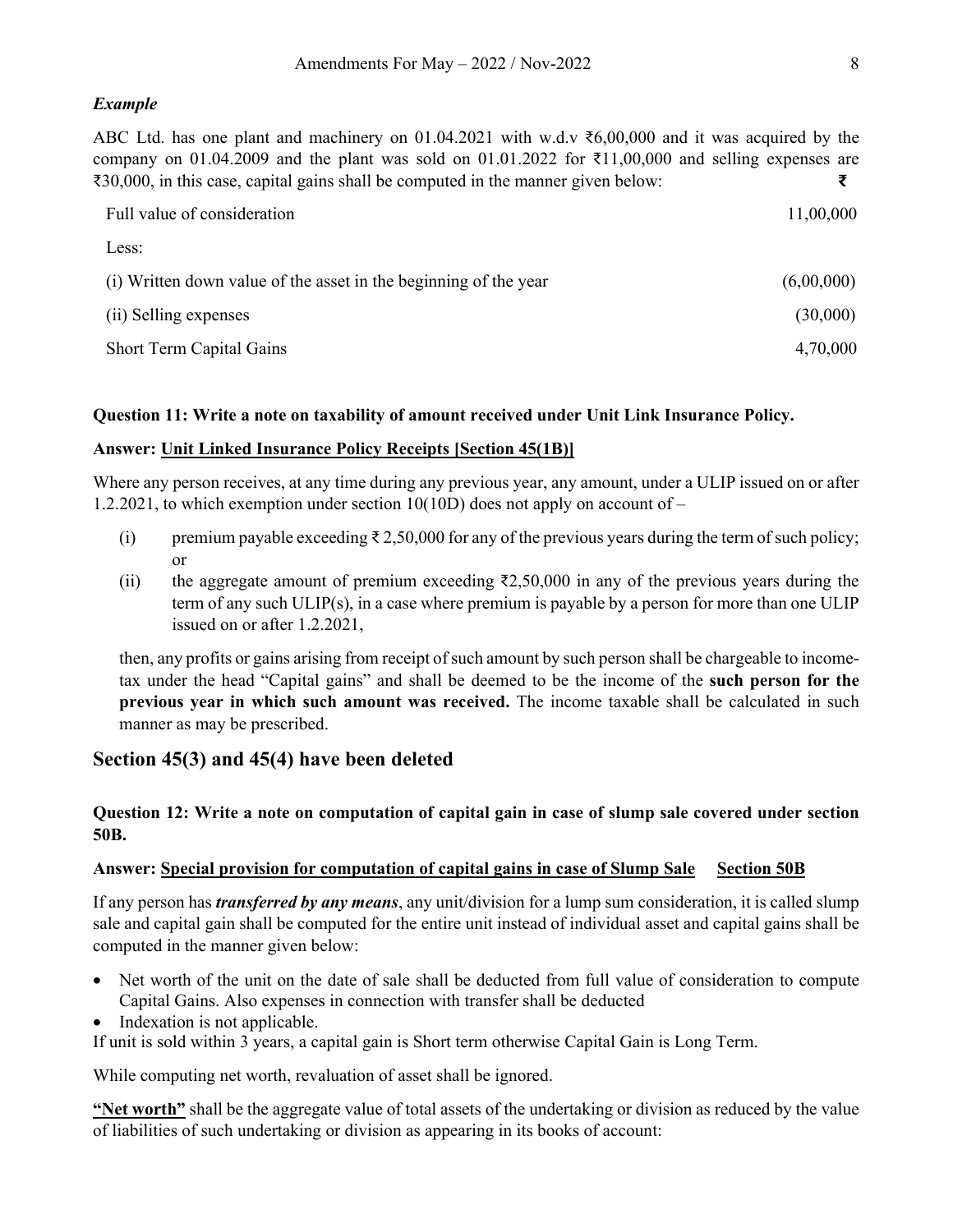- *Fair market value of the capital assets as on the date of transfer, calculated in the prescribed manner, shall be deemed to be the full value of the consideration received or accruing as a result of the transfer of such capital asset. As per Rule 11UAE FMV shall be higher of FMV1 and FMV2 FMV1 is market value computed in prescribed manner FMV2 is actual cash consideration + market value of consideration in kind*
- For computing the net worth, the aggregate value of total assets shall be,—
	- (*a*) in the case of depreciable assets, the written down value of the block of assets;
	- (*aa*) *in the case of capital asset being goodwill of a business or profession, which has not been acquired by the assessee by purchase from a previous owner,* nil;
		- (*b*) in the case of capital assets in respect of which the whole of the expenditure has been allowed or is allowable as a deduction under section 35AD, *nil;* and
		- (*c*) in the case of other assets, the book value of such assets.

#### *Example*

ABC Ltd. has sold one of its division on 01.10.2021 for ₹35,00,000 and its net worth on 01.10.2021 was  $\text{\textsterling}20,00,000$  and it was setup in 2003, in this case there is long term capital gain of  $\text{\textsterling}15,00,000$ .

#### **Question 13: Write a note on Cost of Acquisition.**

#### Answer: Cost of Acquisition Section 55(2)

Earlier in case of self-acquired goodwill of a profession, capital gains were not allowed to be computed because of Supreme Court judgement but now Income Tax Act has been amended and cost of acquisition for all the self-acquired intangible assets shall be taken to be nil.

In case of a capital asset, being goodwill of a business or profession, in respect of which depreciation under section 32(1) has been obtained by the assessee in any previous year (upto P.Y.2019-20), the cost of acquisition of such goodwill would be the amount of the purchase price as reduced by the total amount of depreciation (upto P.Y.2019-20) obtained by the assessee under section 32(1).

## **5. INCOME UNDER THE HEAD BUSINESS/PROFESSION**

## **No depreciation shall be allowed on goodwill w.e.f. previous year 2020-21 i.e. deprecation shall be allowed only upto previous year 2019-20.**

**Question 14: Write a note on full value of consideration for transfer of assets other capital asset in certain cases.** 

#### **Answer: Special provision for full value of consideration for transfer of assets other than capital assets in certain cases Section 43CA**

If any person has sold land or building which was held as stock-in-trade and it was sold at a value less than the stamp duty value, in such cases sale value shall be considered to be stamp duty value but if the seller has entered into a agreement to sell the property at an earlier date and some advance was taken through account payee cheque or account payee draft or through electronic clearing system through a bank account, Credit Card, Debit Card, Net Banking, IMPS (Immediate Payment Service), UPI (Unified Payment Interface), RTGS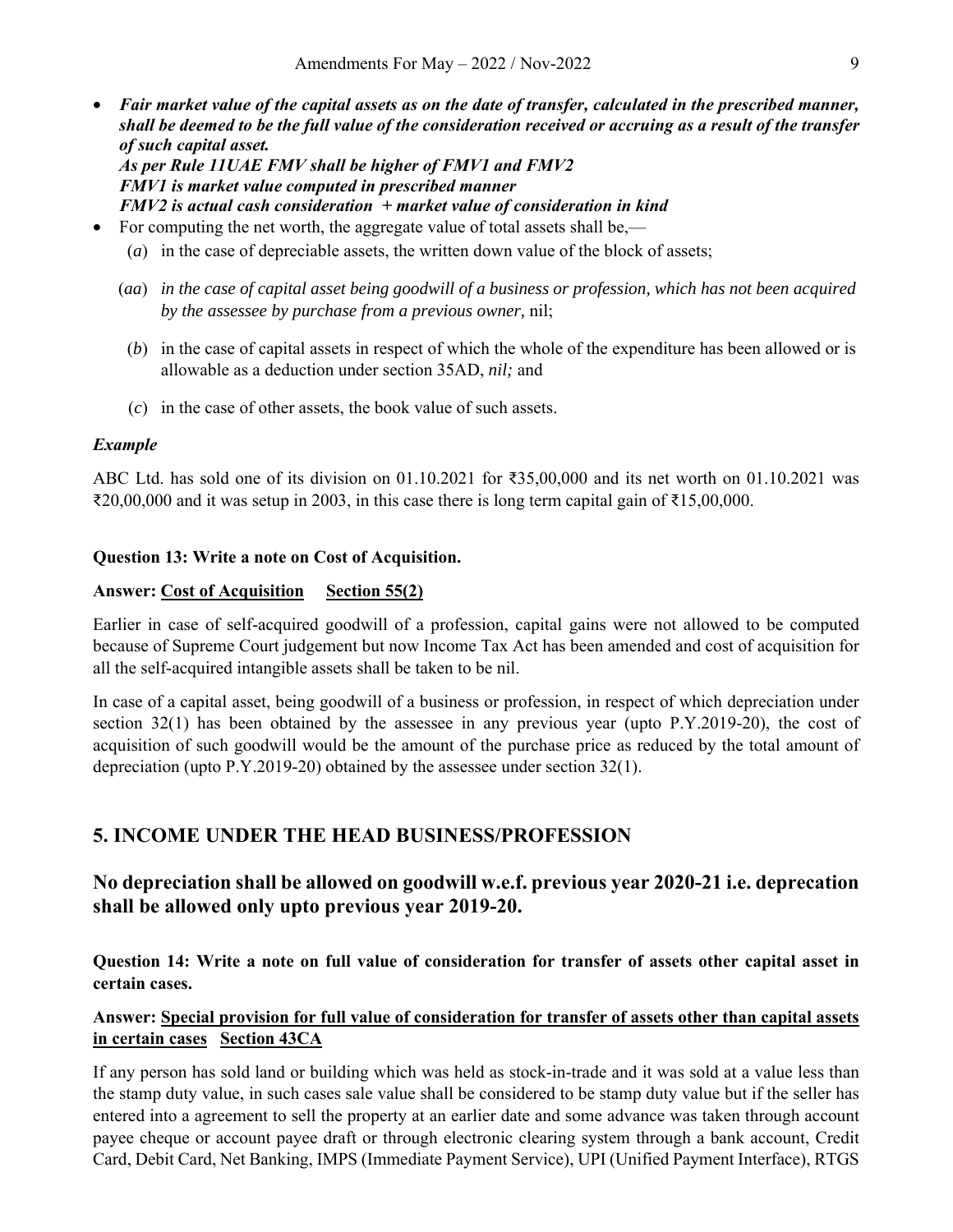(Real Time Gross Settlement), NEFT (National Electronic Funds Transfer), and BHIM (Bharat Interface for Money) Aadhaar Pay, in such cases stamp duty value on the date of agreement shall be taken into consideration.

If the stamp duty value is upto 110% of the actual consideration, the consideration so received shall be considered to be full value of consideration for the purpose of computing income under the head Business/ Profession but in case of sale of new residential units from 12.11.2020 to 30.06.2021, 110% shall be taken as 120%. Further the consideration for the house should not exceed ₹2 crore.

## **ORIGINAL TEXT**

*Provided further that in case of transfer of an asset, being a residential unit, the provisions of this proviso shall have the effect as if for the words "one hundred and ten per cent.", the words "one hundred and twenty per cent." had been substituted, if the following conditions are satisfied, namely: ––* 

- *(i) the transfer of such residential unit takes place during the period beginning from the 12th day of November, 2020 and ending on the 30th day of June, 2021;*
- *(ii) such transfer is by way of first time allotment of the residential unit to any person; and*

*(iii) the consideration received or accruing as a result of such transfer does not exceed two crore rupees. Explanation.––For the purposes of this section, "residential unit" means an independent housing unit with separate facilities for living, cooking and sanitary requirement, distinctly separated from other residential units within the building, which is directly accessible from an outer door or through an interior door in a shared hallway and not by walking through the living space of another household.* 

**Question 15 [V. Imp.]: Write short note on Compulsory Tax Audit.** 

**Answer: Compulsory Tax Audit** 

## **Audit of accounts of certain persons carrying on business or profession Section 44AB**

The following persons have to get their accounts audited.

**1.** Every person carrying on business, if his total sales turnover or gross receipts, in business exceeds **₹100 lakh** during the previous year.

**2.** Every person carrying on profession if his gross receipts in profession exceed *₹50 lakh* during the previous year.

**3.** If income of any person is to be computed under section 44AD or 44ADA or 44AE on presumptive basis but such person has rejected presumptive income, in such cases such person shall be required to get the accounts audited.

## *4. Every person carrying on business, if his total sales turnover or gross receipts, in business exceeds ₹1000 lakh during the previous year provided that in the case of a person whose––*

*(a) aggregate of all amounts received including amount received for sales, turnover or gross receipts during the previous year, in cash, does not exceed five per cent. of the said amount. and* 

*(b) aggregate of all payments made including amount incurred for expenditure, in cash, during the previous year does not exceed five per cent. of the said payment.* 

*Provided further that for the purposes of this clause, the payment or receipt, as the case may be, by a cheque drawn on a bank or by a bank draft, which is not account payee, shall be deemed to be the payment or receipt, as the case may be, in cash.* 

The accounts should be audited by a Chartered Accountant and audit report should be submitted latest by one month prior to the last date of filing of return of income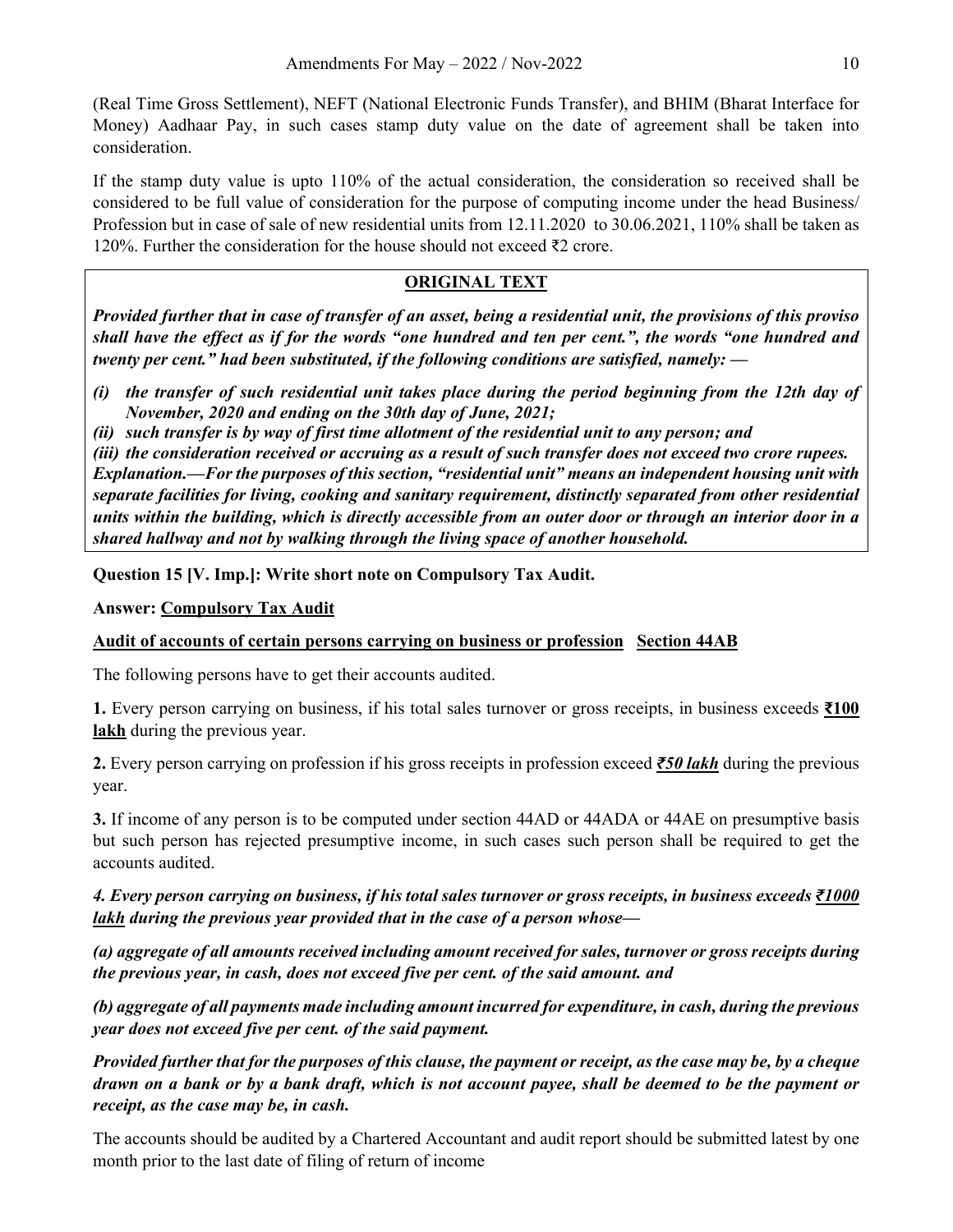*This section shall not apply to the person, who declares profits and gains for the previous year in accordance with the provisions of section 44AD and his total sales, turnover or gross receipts, as the case may be, in business does not exceed two crore rupees in such previous year.* 

## **Penalty for violating provisions of Section 44AB Section 271B**

If any person fails to get his accounts audited or fails to submit audit report in time, penalties may be imposed under section 271B equal to ½% of total turnover or gross receipt subject to a maximum of  $\bar{\epsilon}1,50,000$ .

## *Example*

Mr. X has turnover of his business ₹105 lakhs but he has failed to get his accounts audited, in this case penalties may be imposed amounting to ₹52,500 but if his turnover was ₹400 lakhs, penalties imposable shall be ₹2,00,000 but maximum ₹1,50,000.

## **6. INCOME UNDER THE HEAD SALARY**

**Question 16 [V. Imp.]: Discuss the provisions relating to taxability of recognised Provident Funds?** 

**Answer: Recognised provident fund Part A of fourth schedule/ Section 10(12)** 

Employer's contribution **upto 12% of the employee's retirement benefit salary** shall be exempt from income tax.

Interest credited to the provident fund account **upto 9.5% p.a. shall be exempt from income tax**.

*'Provided that the provisions of this clause shall not apply to the income by way of interest accrued during the previous year in the account of a person to the extent it relates to the amount or the aggregate of amounts of contribution made by that person exceeding two lakh and fifty thousand rupees in any previous year in that fund, on or after the 1st day of April, 2021 and computed in such manner as may be prescribed.* 

*Provided further that if the contribution by such person is in a fund in which there is no contribution by the employer of such person, the provisions of the first proviso shall have the effect as if for the words "two lakh and fifty thousand rupees", the words "five lakh rupees" had been substituted.* 

Deduction shall be allowed under section 80C for employee contribution.

#### **Meaning of Retirement Benefit Salary**

Retirement Benefit Salary shall include:

- (i) Basic pay
- (ii) Dearness allowance if the terms of employment so provided

(iii) Commission if it is paid as a fixed percentage of the turnover as decided in **Gestetner Duplicators Pvt. Ltd v CIT, (1979)(SC).** 

## **Question 17: Explain taxability of Statutory provident fund. Section 10(11) (Provident Fund Act 1925)**

**Answer:** Statutory provident fund (also called Government Provident Fund) is applicable in case of Government employees and is regulated through Provident Fund Act, 1925. The Employer do not contribute to this fund hence there is no tax treatment for employer contribution and interest on employer contribution. Interest on employee contribution is exempt from Income Tax.